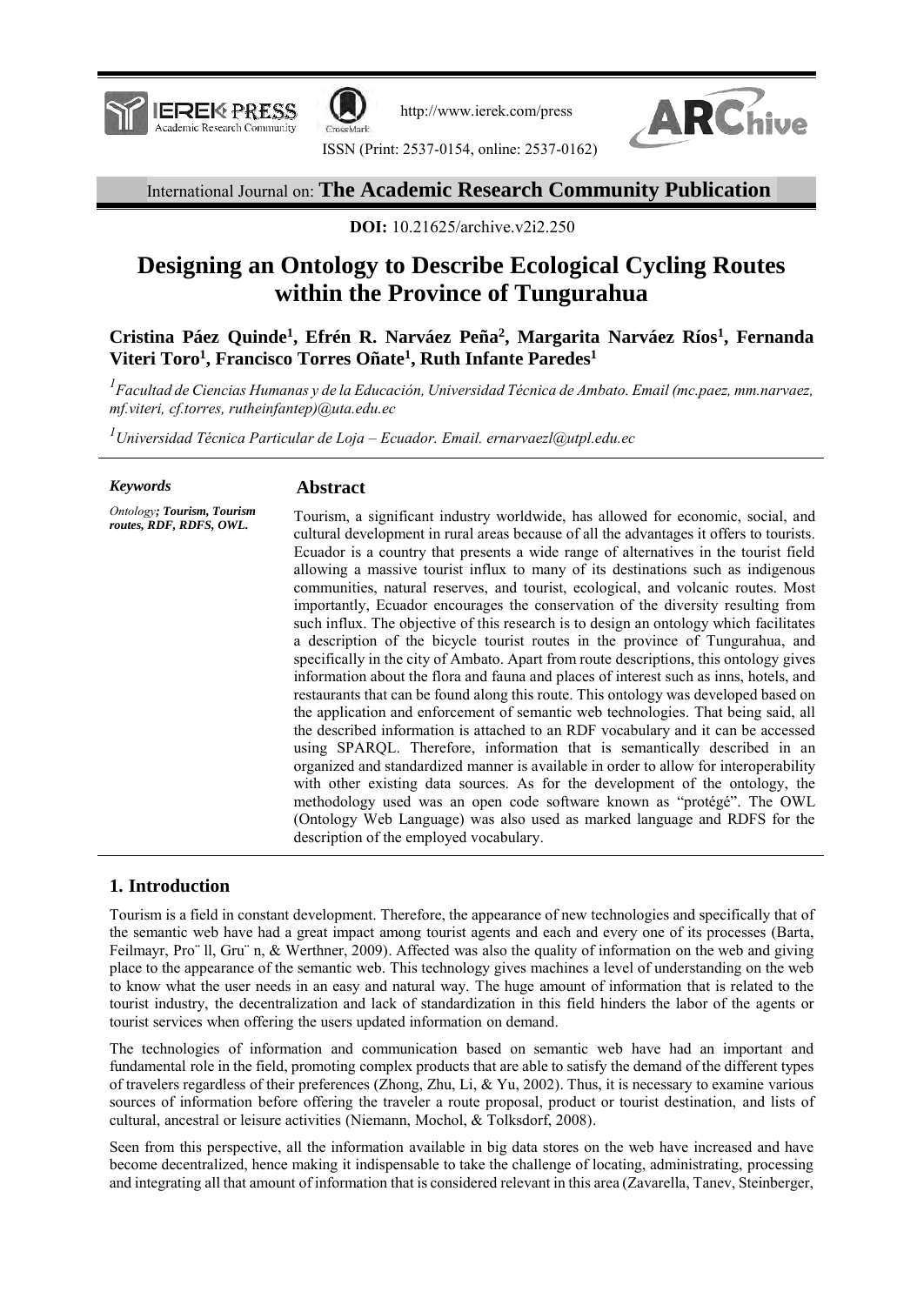& Van der Goot, 2015). Nevertheless, it is important to consider that this information has been generated without any control or organization. As a result, it has become necessary to develop a kind of technology which allows the processing of all these contents from the semantic point of view for its classification and proper use (Flügge  $\&$ Tourtchaninova, 2004).

In accordance with all the above, semantic web is defined asan important area in the field of web technologies which gives a very well-defined meaning to information (Gontier, 2015), allowing computers to acquire a level of simple understanding of the web (Carroll, et al., 2004). At the same time, it performs activities given by the user naturally. This technology provides the capability to integrate all the diverse data sources and get more specific and precise search results as well as minimize time and resources since there is an automation of very complex tasks for human beings (Brunner, et al., 2007).

## **2. State of Art**

A tourist route is characterized by a promotion of new knowledge in the area, with the purpose of gaining tourism attention as the place develops due to the multiple ways that search to venture inside a determined market (Araújo & Fraiz, 2017). That being said, and as time goes by, different types of tourism arise. Despite being pleasant in nature, these types are declared necessary mechanisms. As a result, tourist bicycle routes emerge as an entertaining alternative. Moreover, when a tourist takes a tour and analyzes connections and areas of tourist fluxes, cultural interest arises and natural spaces and population increase (Fernández, 2015). This creates an attachment between the individual/tourist and the experiences recreational activities provide since they are performed on occasions, during vacations, free time or simply as routine. When taking a bicycle route, the tourist chooses a more sensitive experience and appreciates the environment due to direct contact with it without any vehicular access. In order to be exposed to climate conditions and nature, tourist regions propose, besides maintaing a personal connection and tranquility, that riding a bicycle helps in capturing the rhythm and essence of life when a person goes through stress or tension (GonGonçalves, Corrêa, da Silva Carmo, & Toro, 2016).

Serra (2016), states that tourism on a bicycle is thought of or is categorized as inferior. However, in the future, this is expected to change since it does not only invigorate economy, but it is also respectful of the environment. Thus, this type of tourism results in a determined sector being compromised in offering high quality services. As the tourist has the opportunity of keeping direct contact with natural and cultural attractions, the visitor on a bicycle is a potential client of tourist places and hotels that takes this activity as a method/ route to a particular objective depending on the researcher and his/her ability to establish connections on different points such as on roads, mountains, paths (with or without vegetation). Needless to say, cycling facilitates a coexistence with the population that offers harmony, value, and respect for the place where the activity is being done.

The bicycle is a non - polluting mean of transport which promotes sustainable tourism with respectful habits towards the natural environment. It offers protection of local communities and its traditions as well as provides socio-economic benefits in the under-developed areas. That being said, cycle-tourism is becoming an important segment for opportunities of diversification and development (Moral, 2016). Taking tourist cycling routes provides the visitor with bigger access to the natural site due to easy access to places that do not have enough spaces for vehicles (Mrnjavac, Kovačić, & Topolšek, 2014). They also provide a method of organizing tourist servers in an improved way by using better signals, more information, and caring for the environment among other things. Saldanha, Fraga, & Peixoto de Sequeira Santos (2015) consider that in the Paquetá Island, in Rio de Janeiro, known as "The bicycle's Island" has the implementation of cycle lanes with technological applications and mobile internet usage sources such as QR codes so that the tourist has the chance to find strategic locations when lost. As a result, the tourist becomes curious to practice cycle-tourism turning it into a tourist activity and another way of sightseeing. At the same time, it offers support for the tourist in finding a tourist route and other general aspects such as the duration, length, climate conditions, signs and orientation of the place. It makes clear connections with other interesting places and services near to the routes used.

On the other hand, a research held in Costa Rica states that a cycling lane is more accepted by tourists in natural places that are organized by certain tour operators which promote the activity such as the Arenal Volcano, Guanacaste, and the Atlantic zone with flora and fauna species which encourage cycling (Ledezma, 2016). Moreover, cycle-tourism has been taken as an alternative of development in many European countries where it has been taken as an option for people who know and value nature and the benefits that riding a bicycle offers. It is preferred because new ways of fighting consumerism are being found. This, exactly, is what happens in the Alicante Province where acceptable conditions have been established to make cycle-tourism as its duration, landscape, infrastructure and primary services cover the tourists'expectations. The place has a cyclist tradition which encourages practicing the activity (Soler, 2016).

According to Rodríguez (2016), cycling starts as a territorial sport or practice which is established by the geography or development of the place. Relating to a territory, it is a way of interaction with the landscape, sports, flora and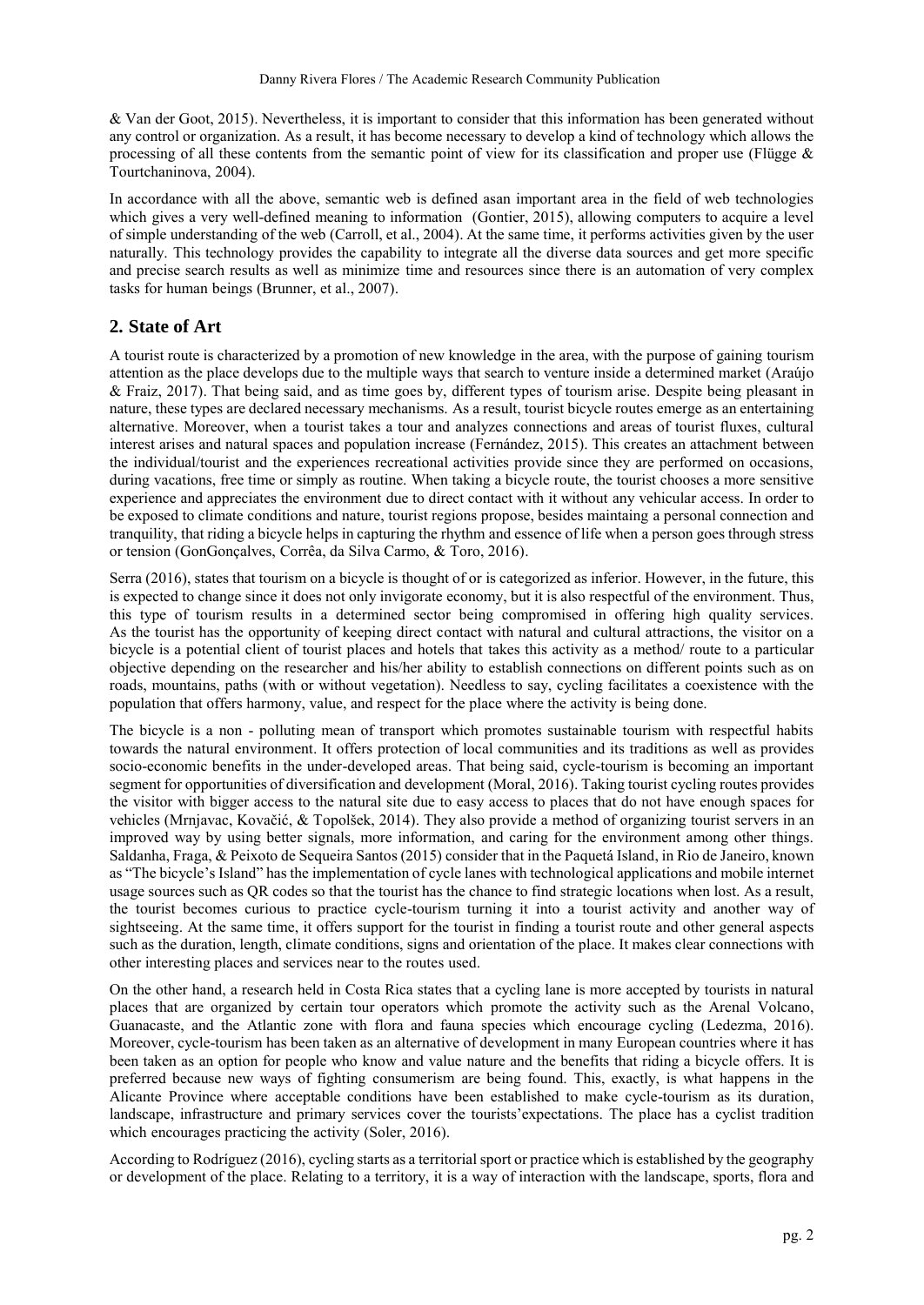fauna where the person experiments security with a controlled effort as it depends on the speed and rhythm of the bicycle and the user. The cycling lane is part of an activity that requires will, capability, a good mood and physical state to perform within the grounds of a marked tourist route. With this modality, the tourist appreciates cycling from another point of view where all the aspects are related with the route in a cycle or chain circuit because as the route is taken and completed the environment will be made familiar as normally a cycle tourist practices it to know themselves and nature.

In the tourist field, and along the years, it become possible to develop a large number of data catalogues and at the same time taxonomies which facilitate the information processing of all the tourist agents, knowing that its use has been internal and without implementing standards or rules that govern them (Berners, 2011). Inside the ICT, diverse tourist ontologies have been developed, both, public and private. Considering that many of these have an advanced maturity level that represent not only generic aspects in the tourist field, but also subdomains that are even more specific than the ones which describe more concrete sceneries as this ontologythat is considered in the local environment (Srinivas & Akerkar, 2008).

## **3. Methodology**

### **3.1. Semantic modeling of Ontology**

Gómez and Suárez offer methodological guidelines based on scenarios that are used to model and develop ontologies (2009). In their guidelines they describe a series of 9 scenarios in which an ontology can be modeled. In this paper, we select scenario 1, which allows us to specify the requirements to be fulfilled by the ontology and scenario 3 for the reuse of ontological and existing resources.

The developed ontology is small in size and punctual within the domain it represents.

#### *3.1.1. Domain Analysis*

In the development of ontologies, the first step is to identify the domain of the information to be represented. It is most appropriate to draw on expert knowledge, taking advantage of existing categorizations or classifications.

For the description of ecological touristic routes, we use the classifications that the Book "Manual of Hiking" and the web page WikiLoc provide. All this is done with the purpose of making a correct definition of the classes and properties that ontology must have in order to describe fully and correctly the selected domain.

#### *3.1.2. Requirement Definitions*

The purpose of constructing this ontology is to test a model of consensual knowledge for the description of ecological touristic routes. It can be used by the general public that wishes to know the ecological routes that are there in Tungurahua, specifically in Ambato.

Two non-functional requirements are defined by the ontology.

- Ontology must be modular, which means that it allows the addition of new classes, properties and reuse.
- Ontology must be developed in English, as this is the language in which the vast majority of ontologies are developed.

Potential final ontology users:

- Software developers
- Government organizations
- Touristic providers

Potential uses:

- Make available to software developers a semantic database with routes and tourist sites that can be used in web or mobile applications.
- Search for alternative routes with greater diversity of flora and fauna in its path.

The markup language selected for the implementation of the ontology is OWL which has 3 sublanguages from which OWL Lite has been selected.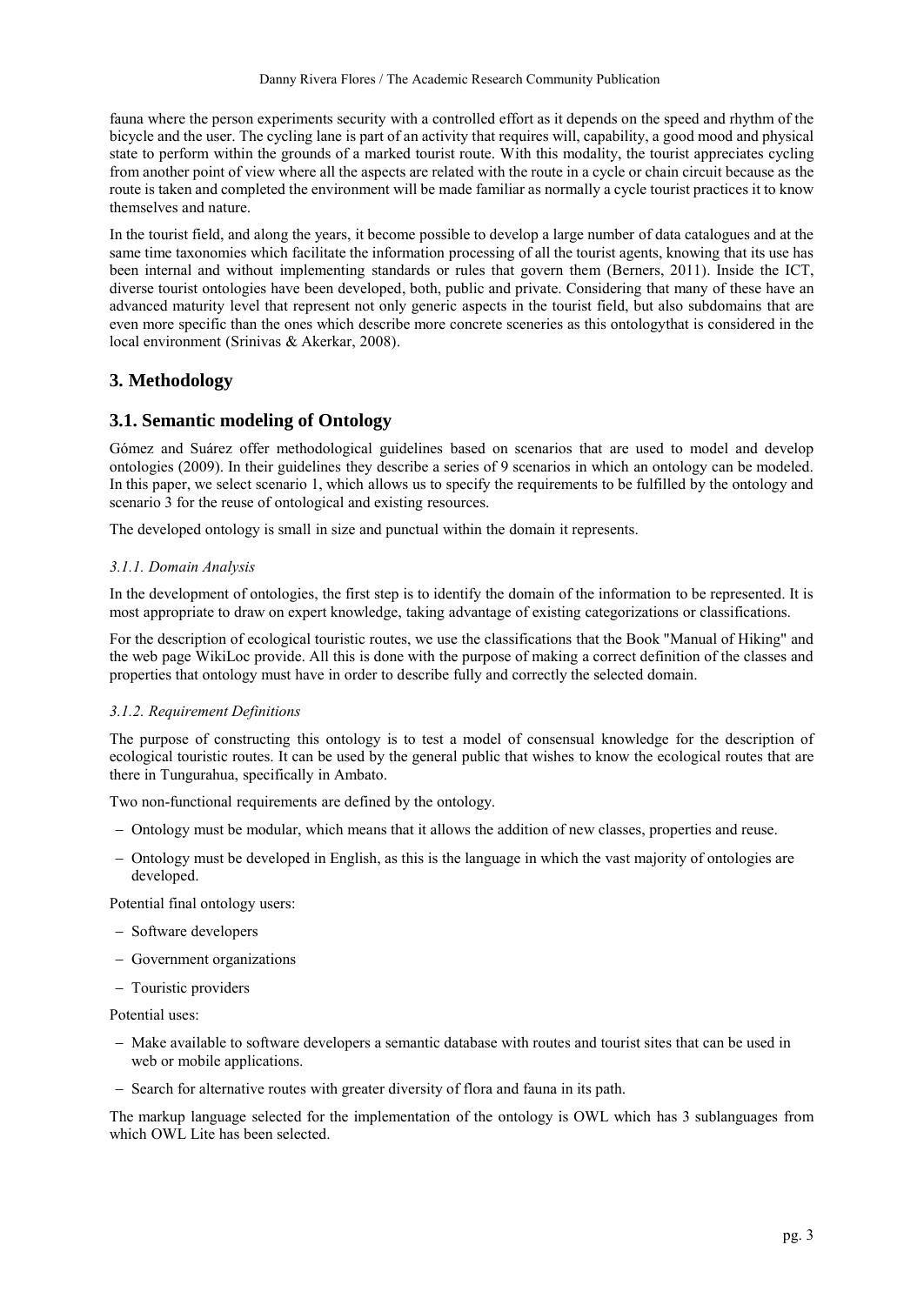The selection of ontology vocabularies has been developed following the recommendations made by the W3C as best practices for the vocabularies selection. To find these vocabularies we use an open vocabulary searcher called "Linked Open Vocabularies" LOV.

The first step is to define a conceptual model of the ontology to be developed using natural language to be able to identify the classes and their relationships between properties or other classes.



Figure 1 Conceptual model on work domain

## **3.2. Definition of ontology vocabulary**

Following the work of Piedra, Cadme, and Chicaiza, when modeling the domain it requires the following activities and tasks (2014).

## **3.3. Ontological resources re-use**

One of the means to collaborate in the integration of resources within the web is the reuse of existing vocabularies. The vocabularies listed below are those that will be reused.

- RDF Schema, and OWL, to write the vocabulary.
- DBpedia ontology: this ontology is generated from the specifications created manually in the DBpedia Mappings Wiki. Each version of this ontology corresponds to a newer version of the DBpedia dataset that contains instance data extracted from different language versions of Wikipedia.
- Bio Top: a high-level ontology that provides definitions for key biomedical entities as a basic vocabulary to unambiguously describe the facts in this area.
- Schema: this vocabulary will reuse the concept to model the place class, as well as data properties and relationships between classes.
- Geo: a basic RDF vocabulary that offers the Semantic Web community a namespace to represent latitude, longitude, and other information about things, using WGS84 as reference data.
- FOAF: vocabulary developed to represent people with their attributes and relationships to other concepts, especially organizations.
- Npg: a formal vocabulary that provides definitions for key concepts of interest, which helps to publish content in education and science.
- Uta Open Vocabulary: created specifically for this work, it makes it possible to describe those attributes, properties and entities that have not been modeled previously in other vocabularies on the web.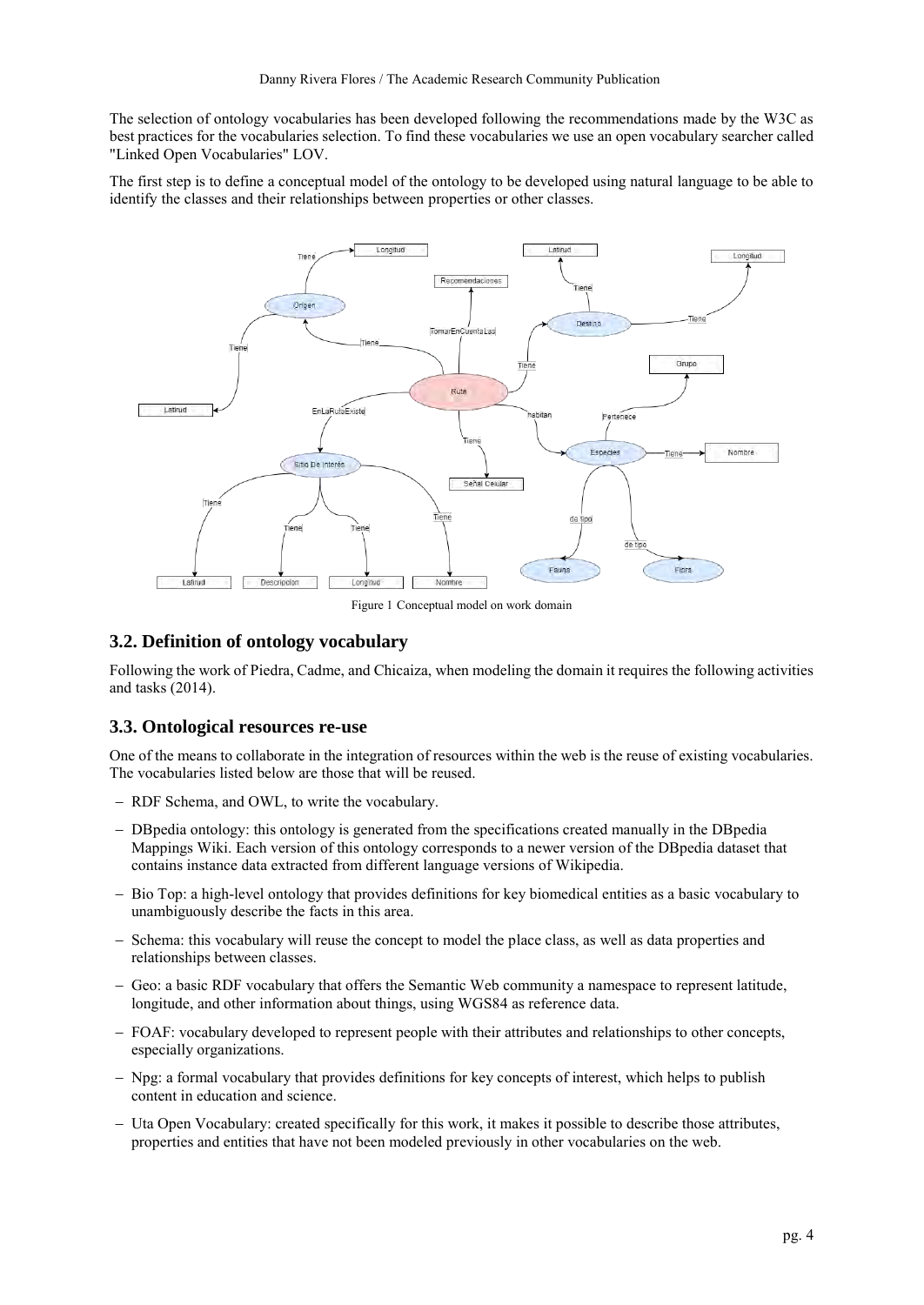Danny Rivera Flores / The Academic Research Community Publication



Figure 2 Approximation of the conceptual model description and it must be expressed in RDF language, so it can be continued in the linked data cloud.

Figure 3 shows the model that represents the ecological tourist routes in Ambato. For this domino model, classes of vocabularies like scheme, foaf, dbpedia-owl npg, fgeo were used. These languages are described in the classes and relationships. Ontology.



Figure 1 Semantic model of data to describe touristic routes in Ambato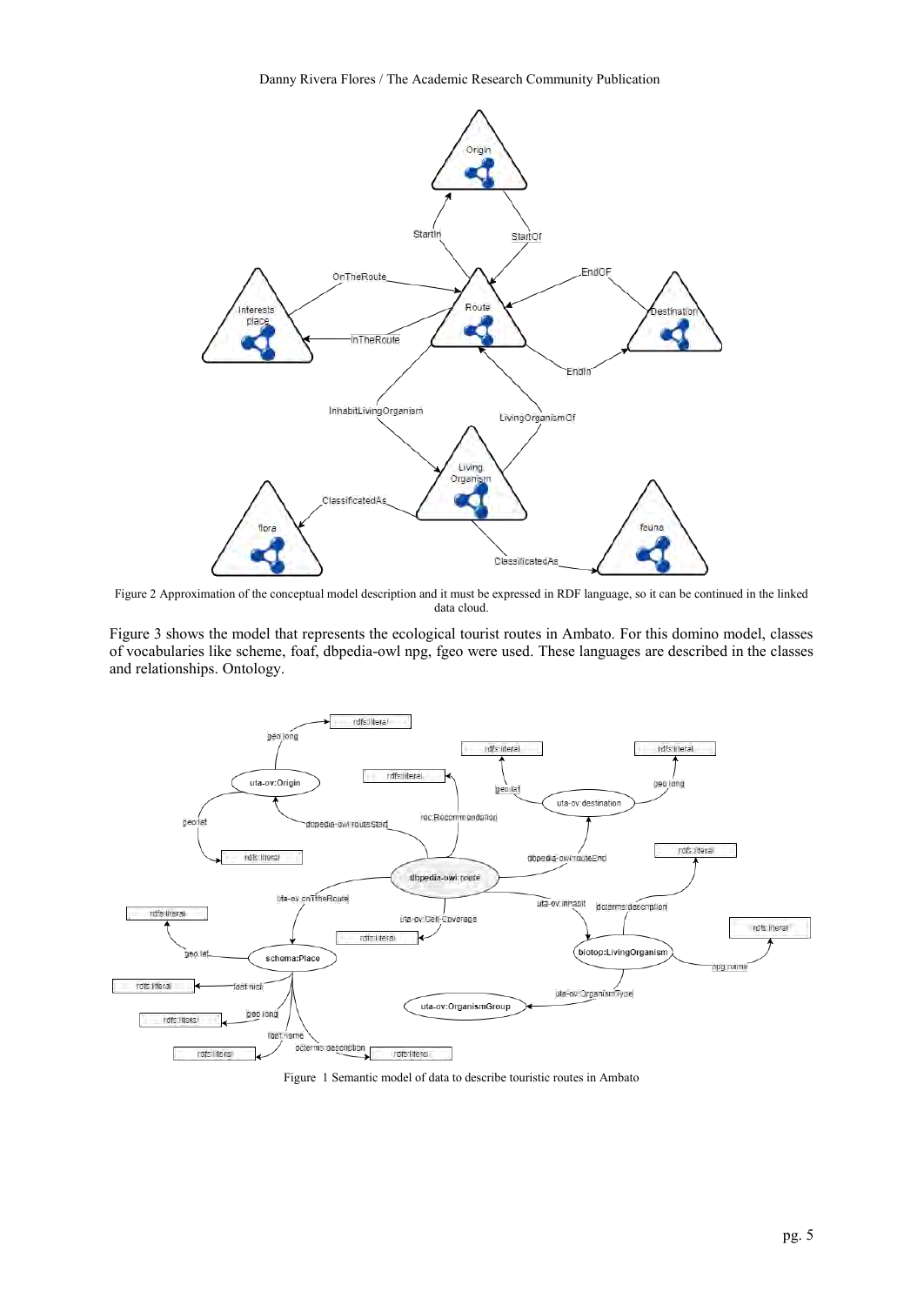#### Danny Rivera Flores / The Academic Research Community Publication

Table 1. Class of ecological tourist routes

| <b>CLASS</b>    | <b>DESCRIPTION</b>                                                                                                                               |
|-----------------|--------------------------------------------------------------------------------------------------------------------------------------------------|
| Route           | Represents the route that exists from a place of origin to a destination                                                                         |
| Origin          | Represents the starting point or beginning of the route leading to the selected destination.                                                     |
| Destination     | Represents the end of the route                                                                                                                  |
| Place           | It represents all places of interest that can be found along a route like parks, reservations<br>or other places of interest for the visitors.   |
| Living Organism | It represents all living organisms that live along a route, highlighting the biodiversity in<br>the area where the route is.                     |
| Organism Group  | It represents the group to which the living organisms that inhabit the route belong, whether<br>they are within the flora and fauna of the area. |

To develop the ontology, we used Protégé, which is a tool that allows us to represent our model in an OWL and RDF language. It will later provide an RDFS for the conversion of triplets.

When using Protégé, you create the Route, Place, Origin, Destination, Living Organism, and Organism Group classes. Similarly, data properties have been created to describe properties of classes. Object properties have also been created and they represent the relationships between the modeled entities.



Figure 2 ontological model created on Protégé

With this first approximation, the ontological model retaining the whole cycle for the semantic description of the tourist routes in the city of Ambato is obtained, which will form the basis for the process of publication of tourist information in the linked data cloud.

## **4. Conclusion**

The research shows the development of an ontology that identifies the tourist routes in the city of Ambato by natural and landscape spaces, from the initial phase of identification of the information obtained within the research to the tests of the concept developed in an instance within the ontology.

The use of conceptual stability focused on the education sector and the integration of all the information that is possessed of the city of Ambato in the tourism sector once reliability and precision of the results are granted.

Through the development of ontology, one can appreciate the level of maturity of the technologies that are part of the semantic web and the different programming languages that are used for its development through different types of properties.